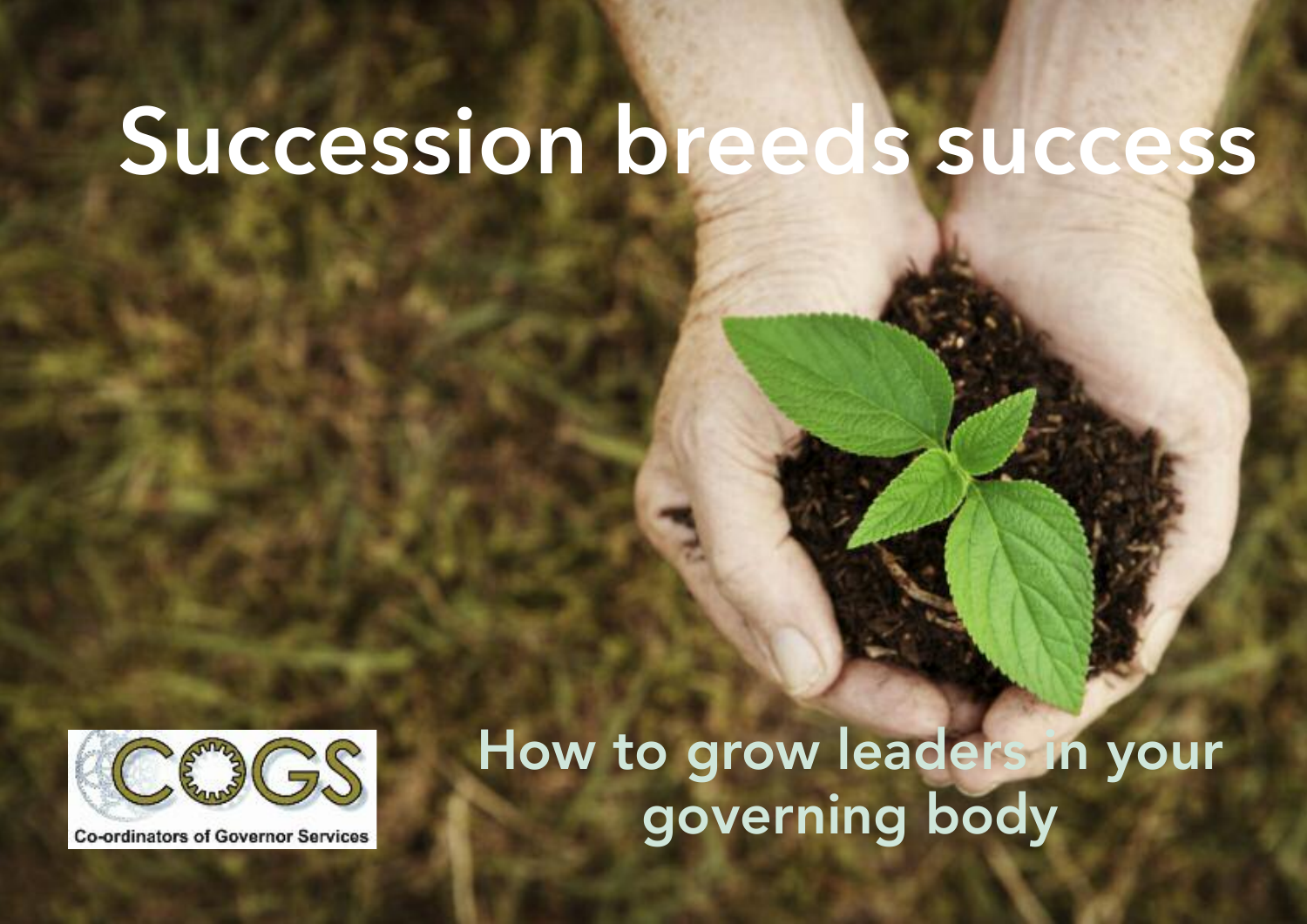"Effective succession means having a plan and making plans to create positive and co-ordinated flows of leadership across many years and numerous people"

> Sustainable Leadership (2006) , Andy Hargreaves and Dean Fink, Jossey-Bass, quoted in "Leadership succession – securing the next generation of school leaders" (2006) NCSL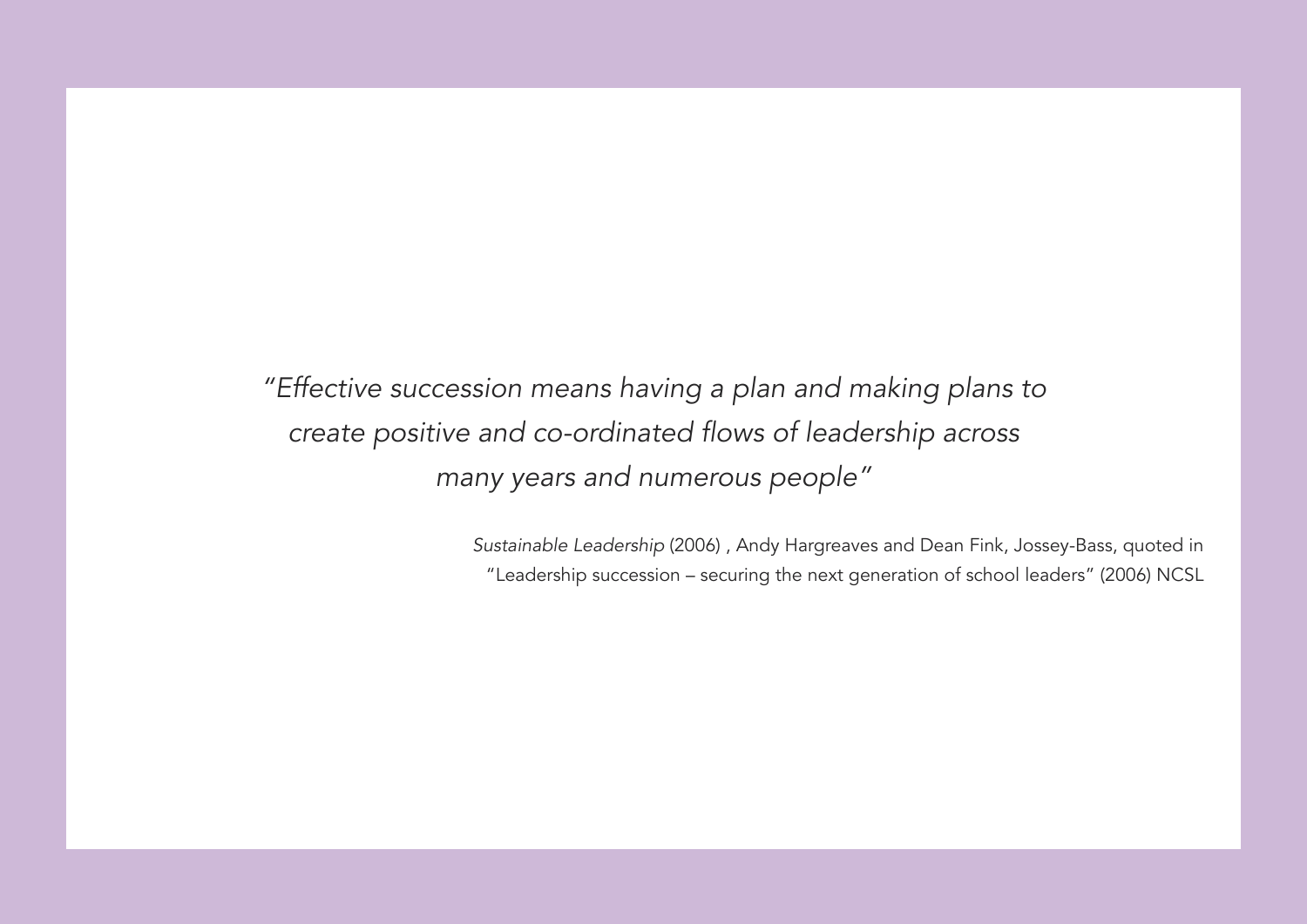# **Contents**

| Foreword                                             | 4  |
|------------------------------------------------------|----|
| Introduction                                         | 5  |
| Succession planning - how you do it                  | 6  |
| What does good governing body leadership look like?  |    |
| What deters people from taking on school leadership? | 9  |
| How can we use this document?                        | 10 |
| Attracting new governors                             | 12 |
| Developing the new governor                          | 13 |
| Taking additional responsibility                     | 14 |
| Growing as a team leader                             | 15 |
| Developing the role of the vice chair(s)             | 16 |
| Being an effective chair of governors                | 17 |
| Further support and Acknowledgements                 | 18 |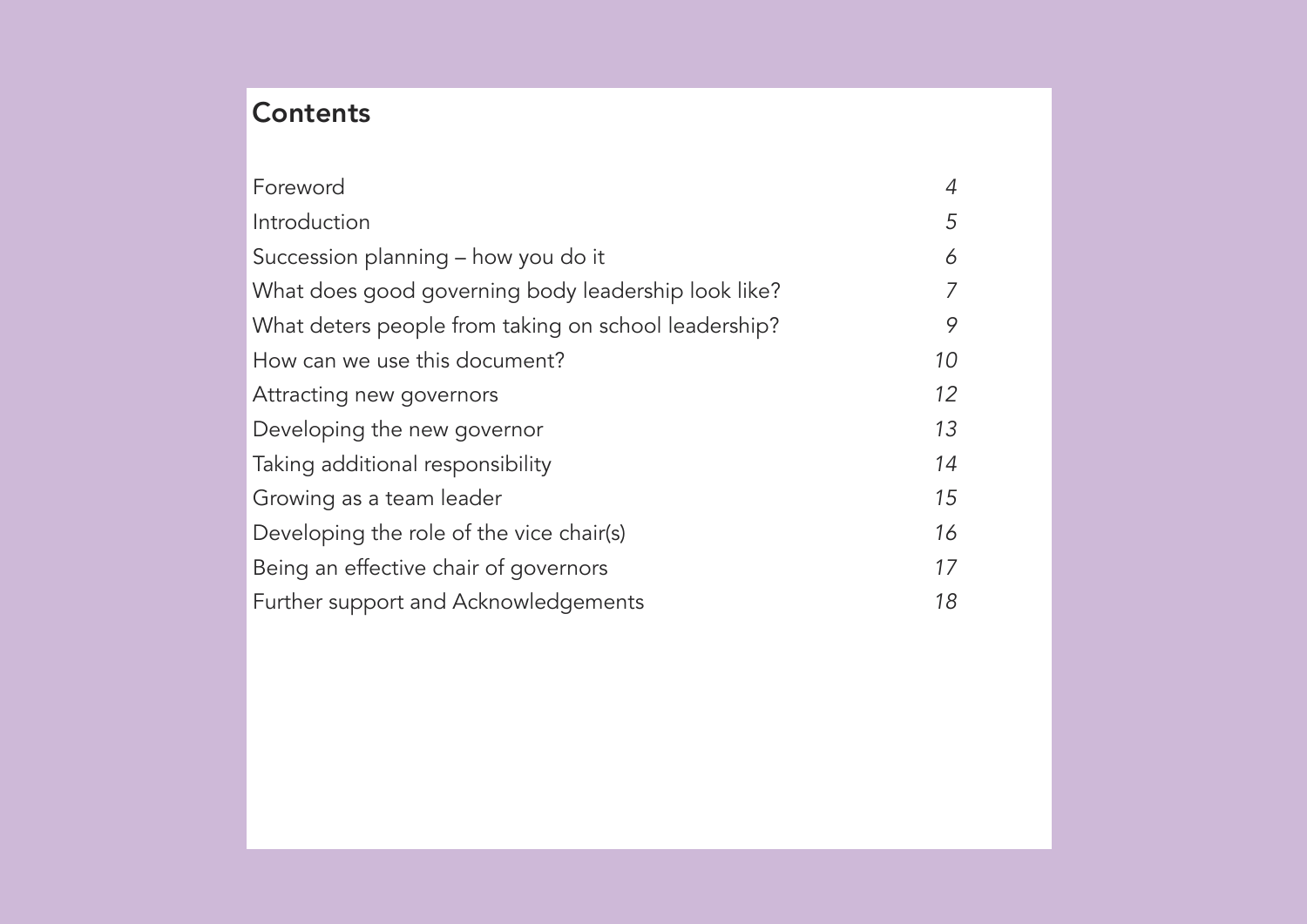# **Foreword**

Succession planning in a governing body is important, as in any organisation, for the stability and progress of the enterprise. This revised and updated edition of the National Coordinators of Governor Services (NCOGS) document Succession Breeds Success is aimed at assisting governors in managing this process in a positive and constructive way so that governance and the leadership of the governing body are strong and effective in holding the school to account. It may be used in whole or part by governors and others, on the understanding NCOGS is acknowledged as the source.

NCOGS exists to support Governor Services in local authorities (LAs) in England, and governance professionals working in and in partnership with LAs, with a view to promoting high-quality governance in schools. NCOGS is a national committee that represents eight regional networks of governor services. The networks include representation from almost every LA and, in many cases, diocesan representatives and independent consultants too. You can find out more about NCOGS on our website, www.ncogs.org.uk, and details of your LA Governor Services via the LA concerned.

LAs retain significant responsibilities around school governance, including making Instruments of government, appointing and/or nominating Authority governors (expected to be nominating only from September 2015 when new regulations will apply, save when statutory intervention powers are applied), and signposting or providing training for governors in schools and academies. Many also provide clerking services and undertake reviews of governing body effectiveness. Alongside this and as part of their statutory functions around monitoring and intervention, LAs have a range of powers of intervention in specified circumstances, including where there is a breakdown in leadership and management

. When governance works well intervention powers are most unlikely to be required, and I hope the advice and suggestions in this publication will make a contribution to governance being strong and resilient so that our schools may prosper.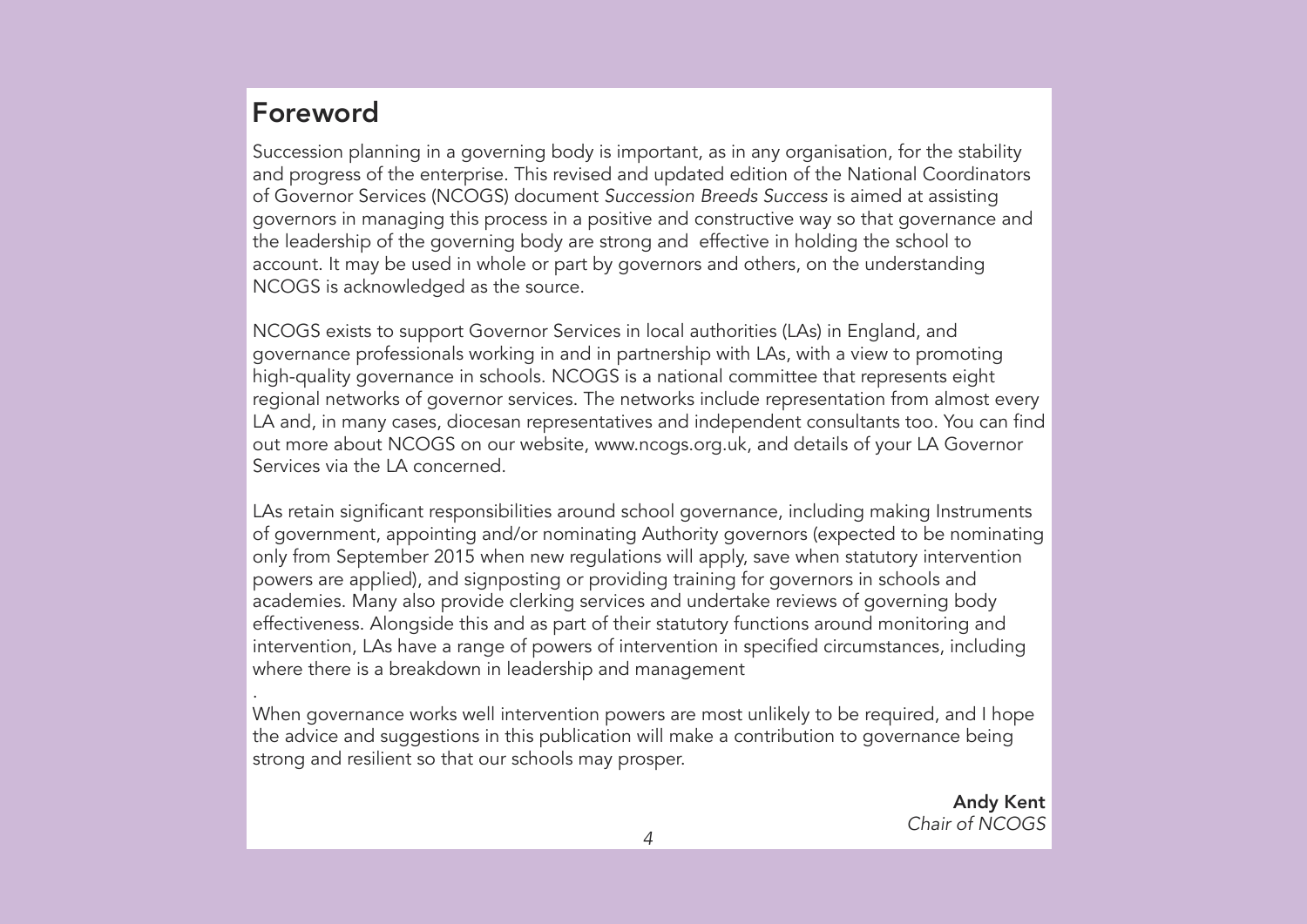### **Introduction**

Has your governing body ever found itself in any of these situations?

- Nobody was prepared to stand as chair.
- The existing chair stayed on but didn't really want to.
- The vice chair has no clearly defined role.
- Committees are simply 'talking shops'.
- It's usually the same governor(s) who volunteer(s) to take on a task.
- It takes too long for new governors to feel they can contribute.
- There are too many vacancies or "we grab anyone willing to do the job".

If the answer's yes, join the club! If it's no, good planning now will avoid it happening in future. It's good practice anyway to ensure your governing body secures the legacy for the strategic leadership of your school, and that includes the leadership of the governing body itself.

Clearly, it's important for governing bodies to ensure continuity of leadership and to avoid crises within leadership in the governing body. So how can these situations be avoided in the first place?

The answer is effective succession planning.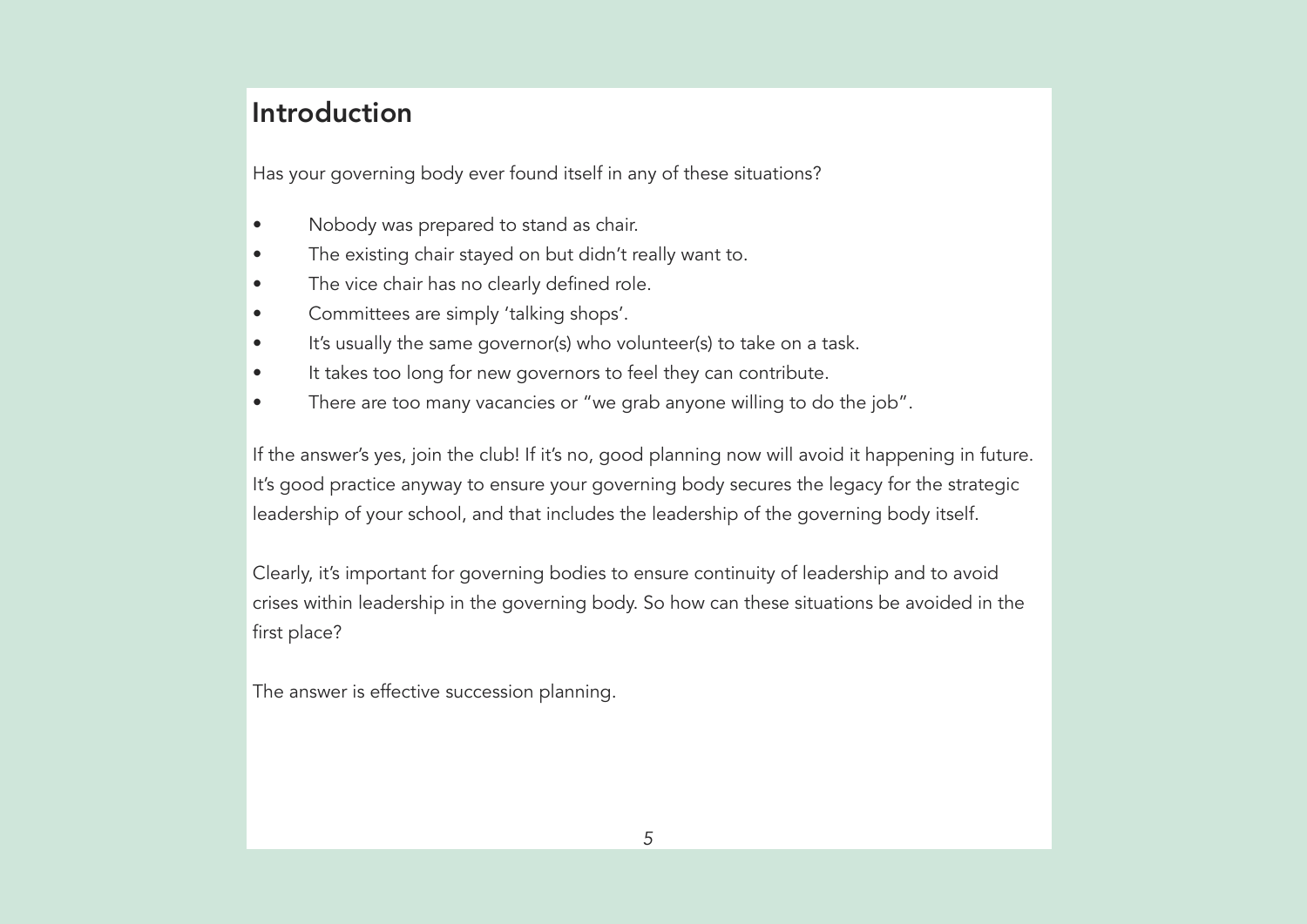# **Succession planning in the governing body – how you do it**

Succession planning within the governing body is about:

- attracting and retaining good governors
- spotting leadership talent early
- supporting and developing leadership skills throughout the governing body
- creating opportunities to practise leadership skills
- giving and receiving feedback
- coaching and mentoring
- developing the governing body as a team
- delegating fairly and effectively
- encouraging others to take up opportunities.

For the individual, succession planning can make life much more interesting as it opens up a range of opportunities for personal development. For the governing body, succession planning ensures its future strength and effectiveness. It is easier to achieve smooth succession in a governing body with a fairly stable membership, so where turnover is high, it is even more important to plan succession.

This document aims to help you identify the steps you can take to create a culture in which leadership can thrive. There is the bonus that if you follow the recommendations here you will be encouraging good governance, quite apart from what you will be doing to secure future leadership.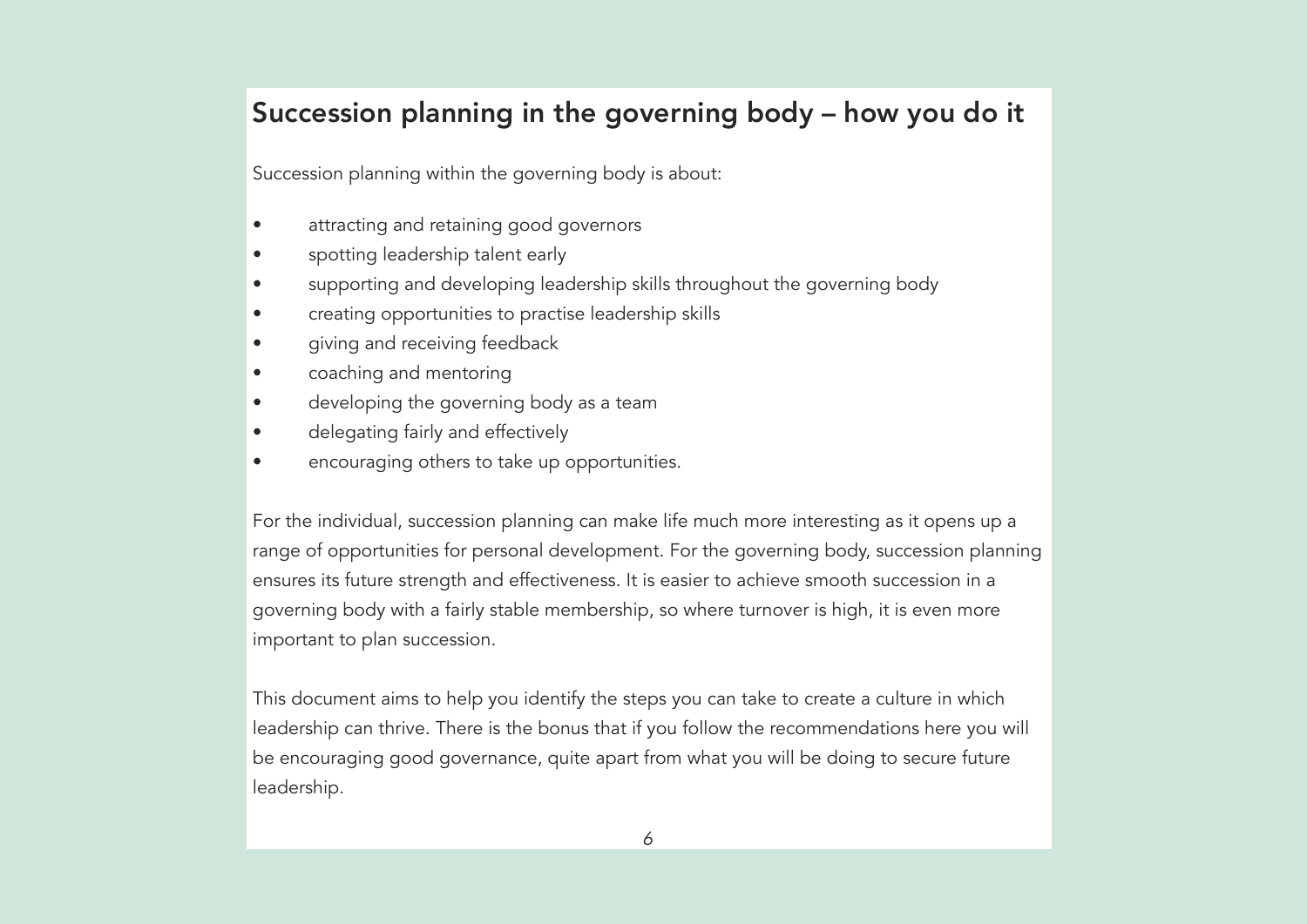### **What does good governing body leadership look like?**

The Department for Education (DfE) and Ofsted regard governance as a key component of effective school leadership:

"Governing bodies are the key strategic decision makers in every school. They are also a key part of the overall system for school accountability. Governing bodies have a vital role to play in driving up school and pupil performance and ensuring every child receives the best possible education." Lord Nash, foreword to The Governors' Handbook, DfE, 2013.

"All leaders and managers, including those responsible for governance, are highly ambitious for the pupils and lead by example." From the definition of outstanding leadership and governance in the Ofsted inspection framework, 2013

Traditionally, we tend to think of the leadership of the governing body as being vested in the chair (and perhaps the vice chair). However, for a governing body to be truly effective and guard against the impact of rapid change, it needs to distribute leadership. Distributed leadership is, in fact, common among staff in many schools; in practice it means that many members of the school are seen as leaders and tasks are delegated far and wide. For this to work, too, among governors, we need to grow leaders within the governing body.

In response to a potential long-term shortage of headteachers the National College for Teaching and Leadership (NCTL) has been encouraging schools to become more proactive in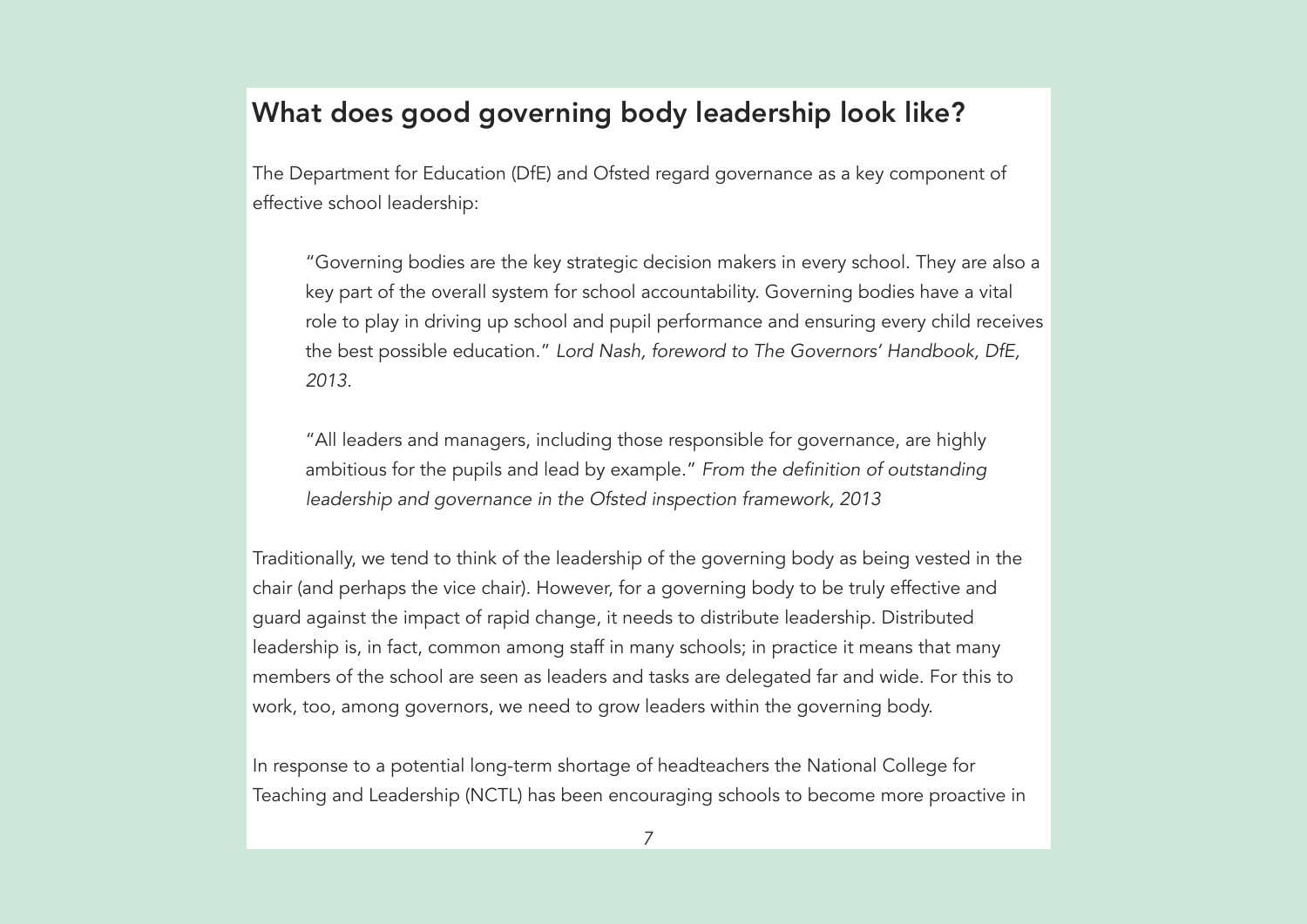growing the next generation of leaders by:

- expanding opportunities providing more openings for teachers to practise leadership skills
- widening the talent pool encouraging more women and ethnic minorities to take on leadership roles
- talent spotting actively identifying and encouraging leadership talent within the school
- leading beyond the school encouraging opportunities in other schools and industries for leadership practice
- promoting new models of leadership federation, co-headship and executive headship.

These strategies are equally applicable to the governing body. Significantly, the NCTL has also taken on responsibility for developing the skills of new and potential chairs, including creating a leadership development programme for chairs that is now being delivered across the country.

Effective leadership of the governing body involves working towards a shared vision for school improvement which all governors help to achieve, working together to share responsibility and workload, and the adoption of effective working practices which enable everyone to participate and develop leadership skills.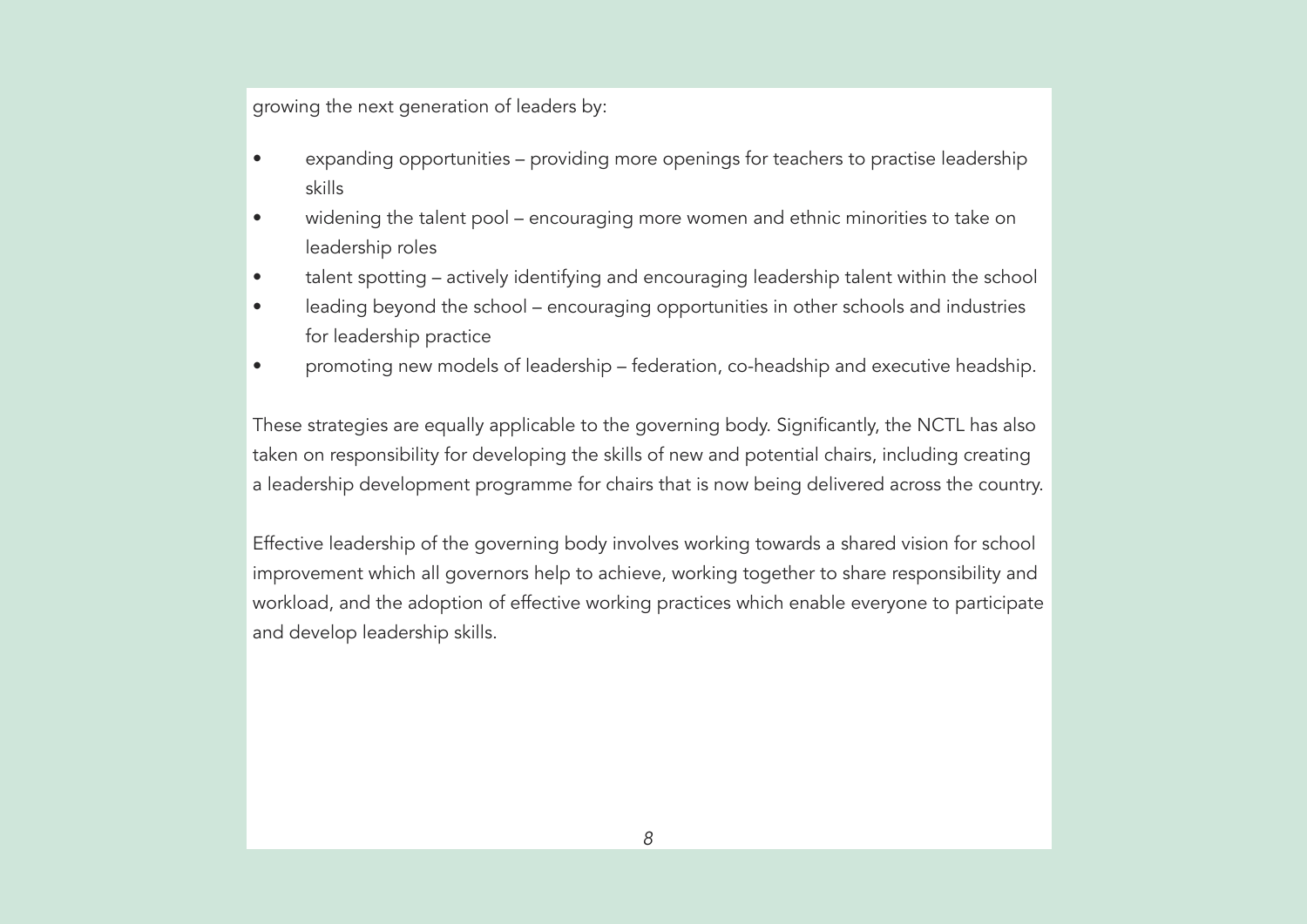# **What deters people from taking on school leadership?**

The NCTL has identified various factors that deter people from taking up headship. Similar factors may deter governors from taking on the role of chair. The following table identifies some common themes:

| <b>Headteacher</b>                                                 | <b>Chair of governing body</b>                                                                        |
|--------------------------------------------------------------------|-------------------------------------------------------------------------------------------------------|
| Overwhelming demands of the job                                    | Overwhelming demands of the job – and the<br>time to do it                                            |
| It takes 20 years to reach headship                                | It can take at least two years to feel<br>confident enough to take it on                              |
| Shortage of suitable candidates                                    | Governors are not effectively prepared for<br>the role                                                |
| Schools wait for talent to emerge – they<br>don't seek out leaders | Governors hope someone else will volunteer<br>and governing bodies don't develop<br>potential leaders |
| Behaviour and attitude of chair or governing<br>body               | Behaviour and attitude of head or governing<br>body                                                   |
| Previous or existing head impossible act to<br>follow              | Previous or existing chair impossible act to<br>follow                                                |
| Level of responsibility - but at least it's well<br>paid           | Level of responsibility – and it's unpaid                                                             |
|                                                                    |                                                                                                       |

The NCTL website (www.nationalcollege.org.uk) contains various forms of guidance on headteacher and staff succession planning that governors will find useful. The need for this document was stimulated by the absence of equivalent guidance on the leadership of the governing body . It has been developed to provide guidance for governing bodies on how they should approach their own succession planning.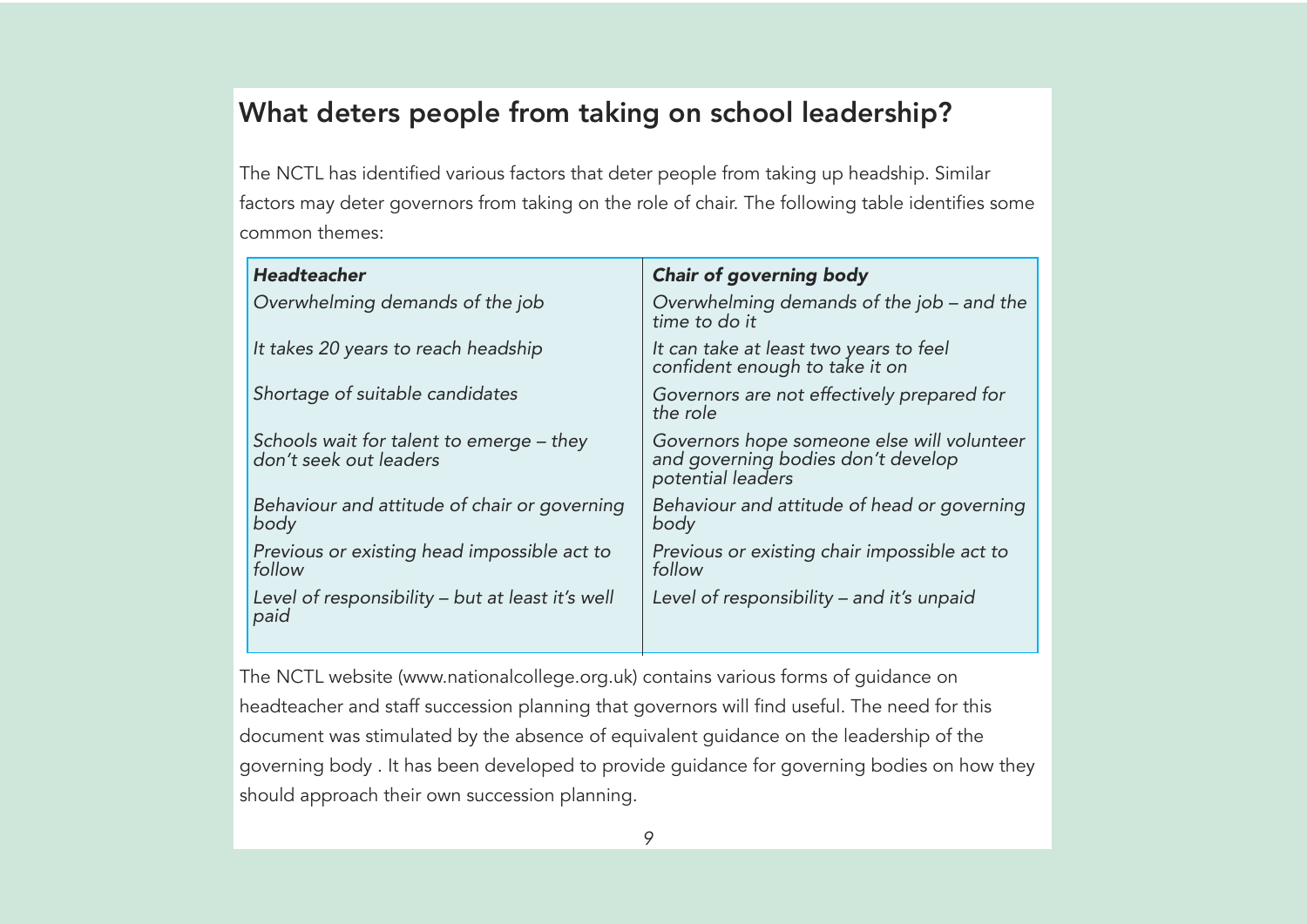### **How can we use this document?**

The rest of this document contains tables that identify the different phases of leadership development through which a governor may pass, from recruitment through to becoming an effective chair:

- attracting new governors
- developing the new governor
- taking additional responsibility
- growing as a team leader
- developing the role of vice chair(s)
- being an effective chair of governors.

Each table defines the expectations and actions and strategies that will enable the growth of leaders within the governing body.

The roles of governing bodies in academies can vary from those in maintained schools as some of the governing body's roles may be retained by the academy trust. However, the principles and advice given remain the same for both types of school. Where the text refers to 'the headteacher' it applies equally to the principal of an academy.

The 'Expectations' column in the tables makes it clear for each entry whether the advice is intended for an individual or for the governing body as a whole. In the case of the latter (the majority of the tables), the table can be used by the governing body in reviewing its own practice or by a single governor on behalf of the governing body. This may be the chair, but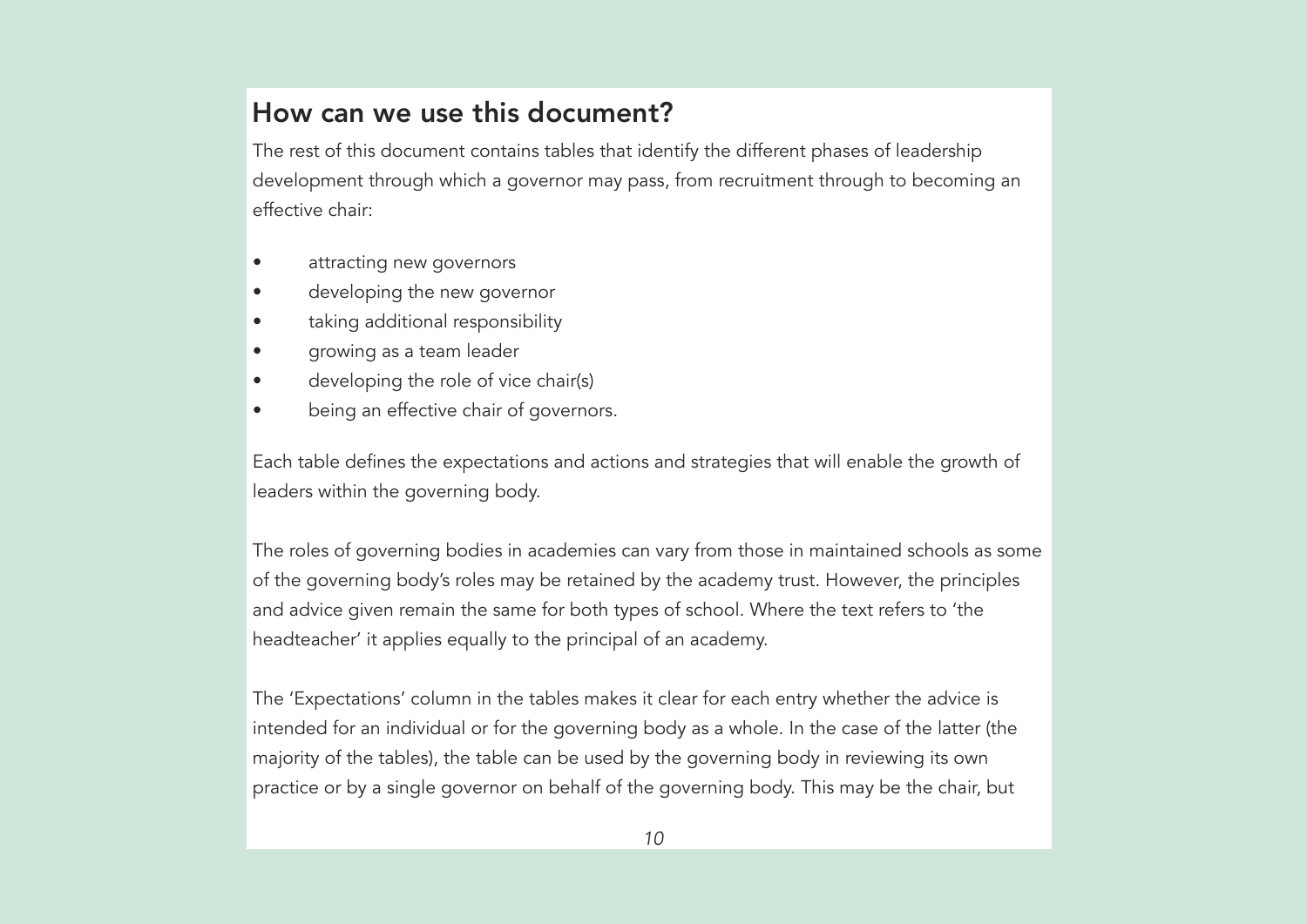could equally well be another governor entrusted with the task. If used by a single governor, share what you identify from the tables with the other governors and evaluate your governing body's practice against what the tables say.

If you would like help in exploring the recommended actions and strategies, your local Governor Services Co-ordinator can help.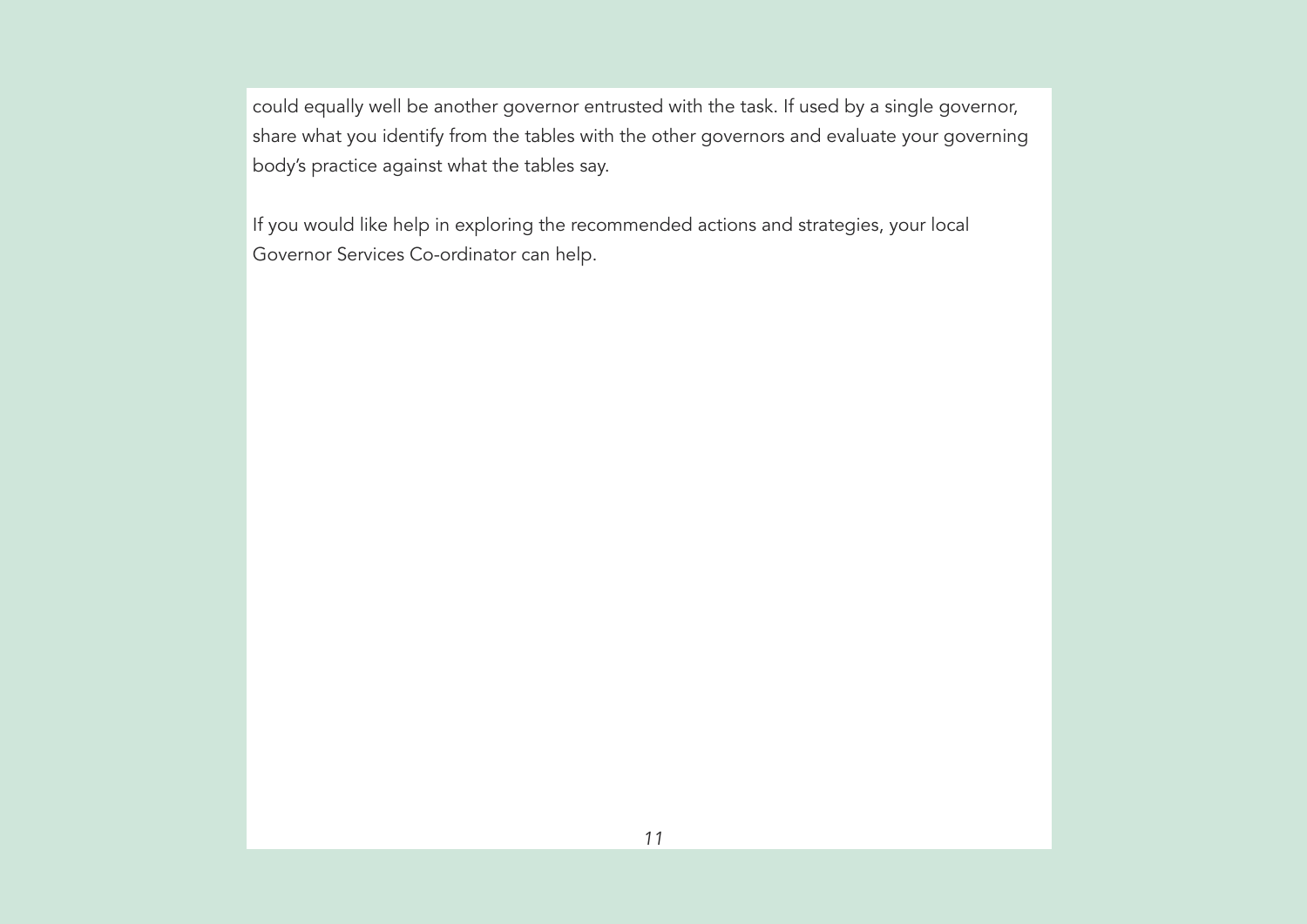### **Attracting new governors**

An effective governing body is, in itself, the best recruitment tool of all. Don't wait for vacancies to arise before developing effective recruitment strategies such as engaging parents and carers with the work of the governing body and actively encouraging community and business links. The Twenty Key Questions for a governing body to ask itself published by the All Parliamentary Group on Governance start with "Right skills: Do we have the right skills on the governing body" and ask if we have completed a skills audit of the governing body, whether we appoint governors on the basis of their skills and whether we know how to find people with the necessary skills. Follow this advice and when you have a vacancy it will be an opportunity to strengthen the governing body. Even if your vacancies are for parent or staff governors and therefore subject to election, you can still indicate in advance what skills you hope candidates will bring.

The governing body knows that its collective effectiveness is the best recruitment tool and encourages governors to stay and develop leadership skills

The governing body reaches out to its community and ensures that potential recruits are clear about the purpose, work and expectations of the governing body

The governing body makes use of available recruitment resources

#### **Expectations Actions and strategies**

- Agree and publish a shared vision between the senior leadership team and governors of how the school's leadership will look in five years' time (staff and governors)
- Sign up to a code of practice that underpins effective, transparent team working, shares the workload and encourages all to get involved and gain leadership experience
- Build relationships between governors and between governors and school staff, including the clerk, based upon mutual trust and respect
- Encourage all governors to participate in all aspects of the work
- Change roles within the governing body regularly to ensure maximum numbers gain experience across a wide range of work
- Audit governing body skills and development needs
- Ensure that collective responsibility is understood and observed
- Review structures regularly to ensure the governing body meets statutory requirements and that workload and experience are shared
- Publicise the work of the governing body e.g. newsletter, informal presence at parents' evenings
- Organise open evenings/sessions for interested parents
- Approach and build relationships with local companies and community groups
- Invite potential governors as observers or appoint them as associate members
- Be honest about the commitment needed to be an effective governor
- Agree and publicise an expenses policy
- Ensure that the timing of meetings is no disincentive to recruitment, and reflects satisfactory work-life balance for both school staff and governors
- Use local authority (LA) material or DfE-published recruitment materials
- Contact SGOSS Governors for Schools (www.sgoss.org.uk)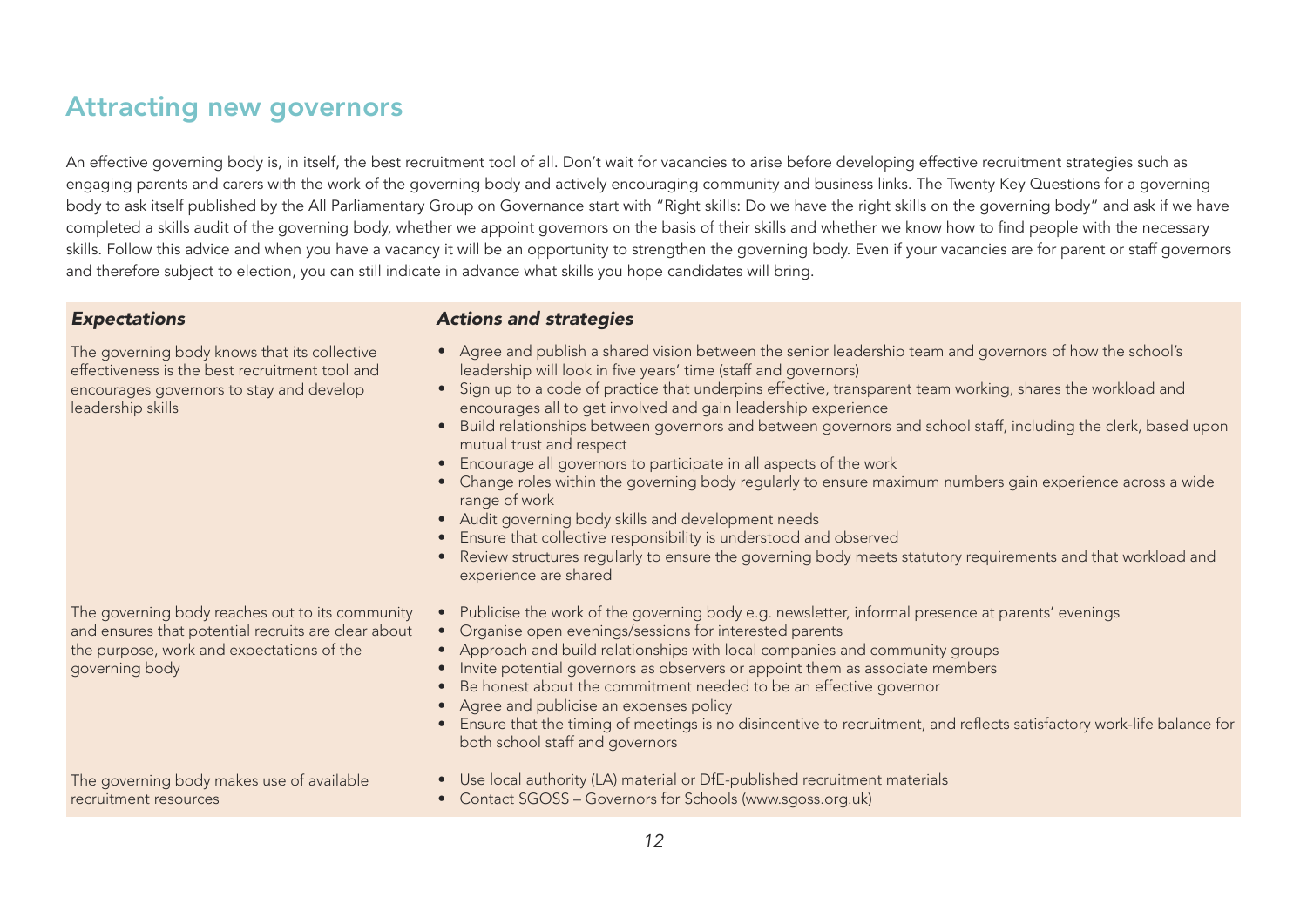# **Developing the new governor**

Effective induction of new governors is crucial to ensure their retention on the governing body. If they engage through induction they will be more able to contribute effectively and feel part of the governor team early on. Remember that induction has two strands: initially by the governing body and then formal training, usually from the local authority.

are made welcome and supports them in their development

leadership capability early on and nurtures leadership skills

The new governor contributes to the effectiveness of the governing body

#### **Expectations Actions and strategies**

- The governing body ensures that all new governors  $\;\bullet\;\;$  Find out whether the newest governors felt they were welcomed and given sufficient support so that they could make a contribution from the start
	- Develop and implement an induction policy for your governing body, identifying what information new governors need to be given, taking account of most recent recruits' views
	- Identify an individual to oversee the induction of new governors (this may be the clerk)
	- Provide new governors with a mentor
	- Encourage new governors to attend LA induction and other relevant training
	- Ensure that all contributions are recognised and valued
	- Review the induction process
- The governing body identifies those with potential Agree and publish a clear description of who is responsible and accountable for what, including terms of reference for committees
	- Audit the skills, knowledge and experience of new governors to establish their interests and development needs
	- Identify those with leadership potential and interest in developing it
	- Explain the future leadership opportunities available within the governing body
	- Encourage the early adoption of additional responsibilities by those with the relevant potential
	- Discuss with your mentor what skills, interests and experience you bring
	- Be realistic and clear about the level of commitment you can give
	- Seek opportunities and offer to take on additional responsibility if and when appropriate
	- Offer feedback on the effectiveness or otherwise of your induction
	- Attend relevant training and development opportunities

The new governor has a positive impact on the effectiveness of the governing body

• Through discussions with one or more other governors, identify what has gone well and what could be improved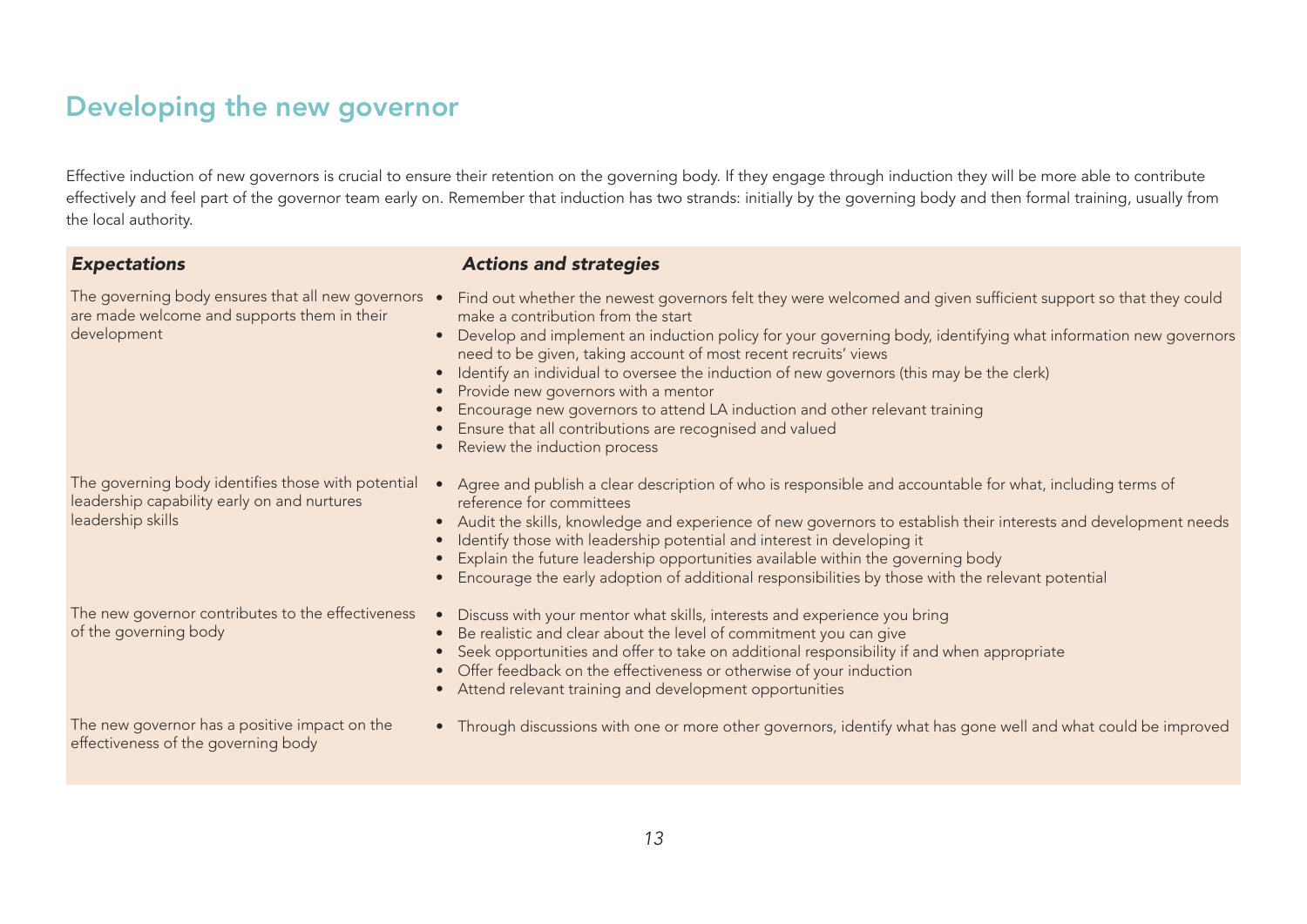# **Taking additional responsibility**

An effective governing body motivates and enables all its members to play an active part in its school improvement and strategic development work. This could include:

- joining a committee
- linking with a School Development Plan or self evaluation priority
- leading a school improvement task or working group
- taking on a specific area of responsibility such as Special Educational Needs,

The governing body knows and deploys the skills, experience and interests of all the governors

The governing body creates opportunities for governors to take on additional responsibilities and develop leadership skills

The governing body encourages and supports governors taking on additional responsibilities and developing leadership skills

Governor taking on additional responsibilities carries out responsibilities to the best of his/her ability and reflects on learning

#### **Expectations Actions and strategies**

- Create opportunities for governors to get to know each other socially
- Conduct a skills, experience and interests audit
- Match governors' skills, experience and interests to known and anticipated roles and tasks but enable new challenges by swapping roles as experience grows
- Include a brief pen-portrait or mini-biography of each governor in relevant documents
- Review structures and ways of working to create opportunities for governors to take on additional responsibilities (e.g. working parties, task groups)
- Give one or more governors the task of finding out from other governing bodies how they structure and manage their workload
- Encourage governors with a moderate amount of experience to mentor new governors
- Encourage, value and facilitate feedback from governors on their additional responsibilities
- Offer mentoring
- Make sure the governors know the boundaries of the additional responsibility and what is expected
- Facilitate meetings with relevant members of staff
- Promote appropriate training and development
- Develop policies and protocols with staff and governors to facilitate visits to school
- Provide opportunities to network with governors from other governing bodies with similar responsibilities
- Make use of all available support and guidance
- Keep to timescale
- Deliver what has been agreed
- Report as appropriate
- Liaise and network with governors fulfilling a similar role on other governing bodies
- Reflect on any new leadership skills you have developed

Governor taking on additional responsibilities has a positive impact on the effectiveness of the governing body

Through discussions with one or more other governors, identify what has gone well and what could be improved

14

- child protection, health and safety, headteacher appraisal
- leading on an agenda item
- becoming a Link/Development governor.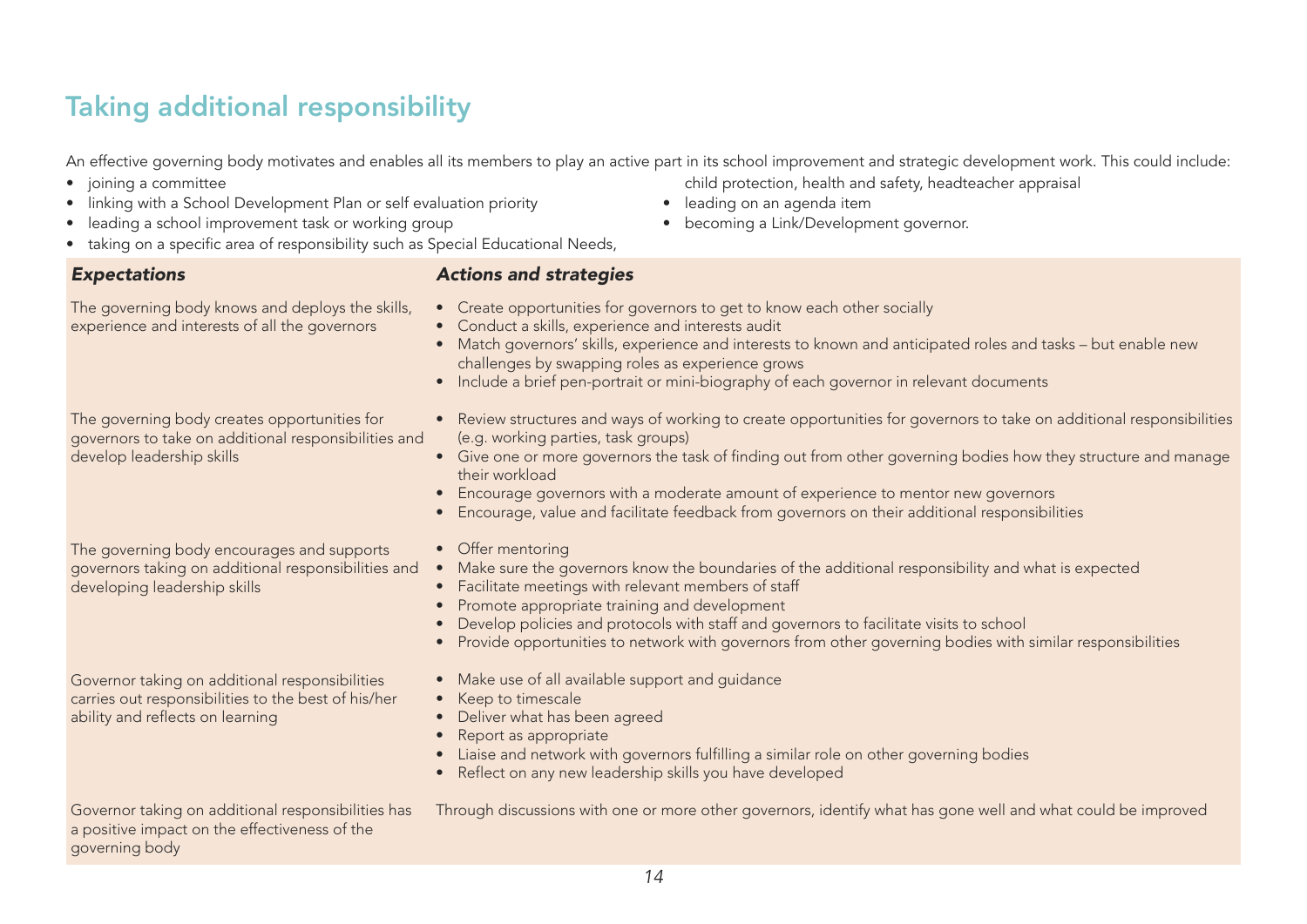### **Growing as a team leader**

Leading a team in the governing body can mean chairing a committee or leading a task group or working party. An effective committee chair doesn't simply run a meeting. He/she ensures that all governors have an opportunity to contribute, especially those reporting back on their additional responsibilities, and he/she forges positive relationships with other players involved, such as key school staff and external advisers.

| <b>Expectations</b>                                                             | <b>Actions and strategies</b>                                                                                                                                                                                                                                                                                                                                                                         |
|---------------------------------------------------------------------------------|-------------------------------------------------------------------------------------------------------------------------------------------------------------------------------------------------------------------------------------------------------------------------------------------------------------------------------------------------------------------------------------------------------|
| The governing body defines and agrees the role of<br>the team leader            | • Agree and publish the job description<br>• Ensure clear parameters of delegation of authority and reporting-back procedures (formally in terms of reference<br>for committees with delegated powers and less formally for task groups and working parties)                                                                                                                                          |
| The governing body identifies and nurtures the<br>governor's leadership skills  | • Identify governors with the potential to become team leaders<br>• Encourage them to take on these roles<br>• Enable shadowing of more experienced team leaders either on own or other governing body<br>• Offer mentoring<br>• Offer support at initial meetings<br>• Encourage attendance at effective chairing or other relevant training<br>Encourage provision of feedback on leadership skills |
| Team leader leads group effectively and reflects on<br>learning                 | Take advantage of support, guidance and training offered<br>• Fulfil expectations of role<br>• Liaise and network with governors fulfilling a similar role on other governing bodies<br>• Seek feedback on how well you have fulfilled the role<br>• Reflect on the new leadership skills you have learned                                                                                            |
| Team leader has a positive impact on the<br>effectiveness of the governing body | Through discussions with one or more other governors, identify what has gone well and what could be improved                                                                                                                                                                                                                                                                                          |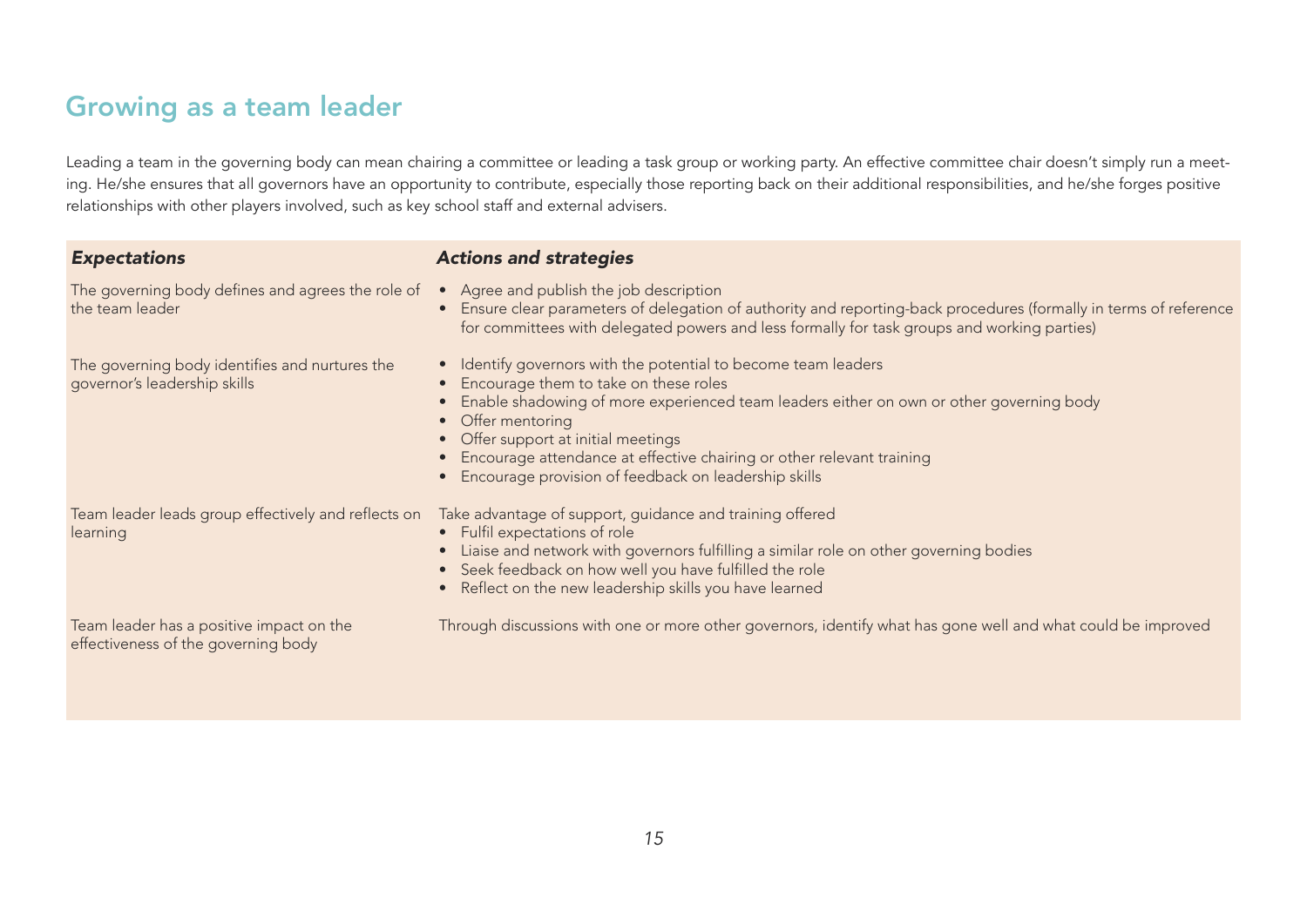# **Developing the role of the vice chair(s)**

The role of vice chair offers plenty of scope for the development of leadership skills. For example, you could be:

- a champion of distributed leadership among the governing body
- an active role model to new governors
- co-vice chair.

In any case, developing a close working relationship with the chair is essential.

#### **Expectations Actions and strategies**

| The governing body defines the role of vice chair                                                                                  | • Agree and publish the role description<br>• Include the definition in relevant documents<br>• Agree the term of office of the vice chair prior to an election and record it                                                                                                                                                                                                                                |
|------------------------------------------------------------------------------------------------------------------------------------|--------------------------------------------------------------------------------------------------------------------------------------------------------------------------------------------------------------------------------------------------------------------------------------------------------------------------------------------------------------------------------------------------------------|
| The vice chair actively develops knowledge, skills<br>and understanding to share the workload with the<br>chair and governing body | • Review the chair's workload to establish which tasks you could take on<br>• Attend relevant briefings<br>• Attend training on chairing skills, especially the Chairs of Governors' Leadership Development Programme<br>• Join meetings with chair/head<br>• Link with vice chairs of other governing bodies<br>Ensure you keep abreast of school issues                                                    |
| The vice chair shares some of the chair's workload                                                                                 | Maximise the effectiveness of communication between you and the chair<br>$\bullet$<br>Take on specific responsibility e.g. mentor for new governors, committee chair or development of governors<br>• Chair particular agenda items<br>• Chair some full governing body meetings<br>• Hand over role to well-prepared successor(s)<br>If still a governor after handover, serve as mentor to other governors |
| The vice chair has a positive impact on the<br>effectiveness of the governing body                                                 | Through discussions with one or more other governors, including the chair, identify what has gone well and what<br>could be improved                                                                                                                                                                                                                                                                         |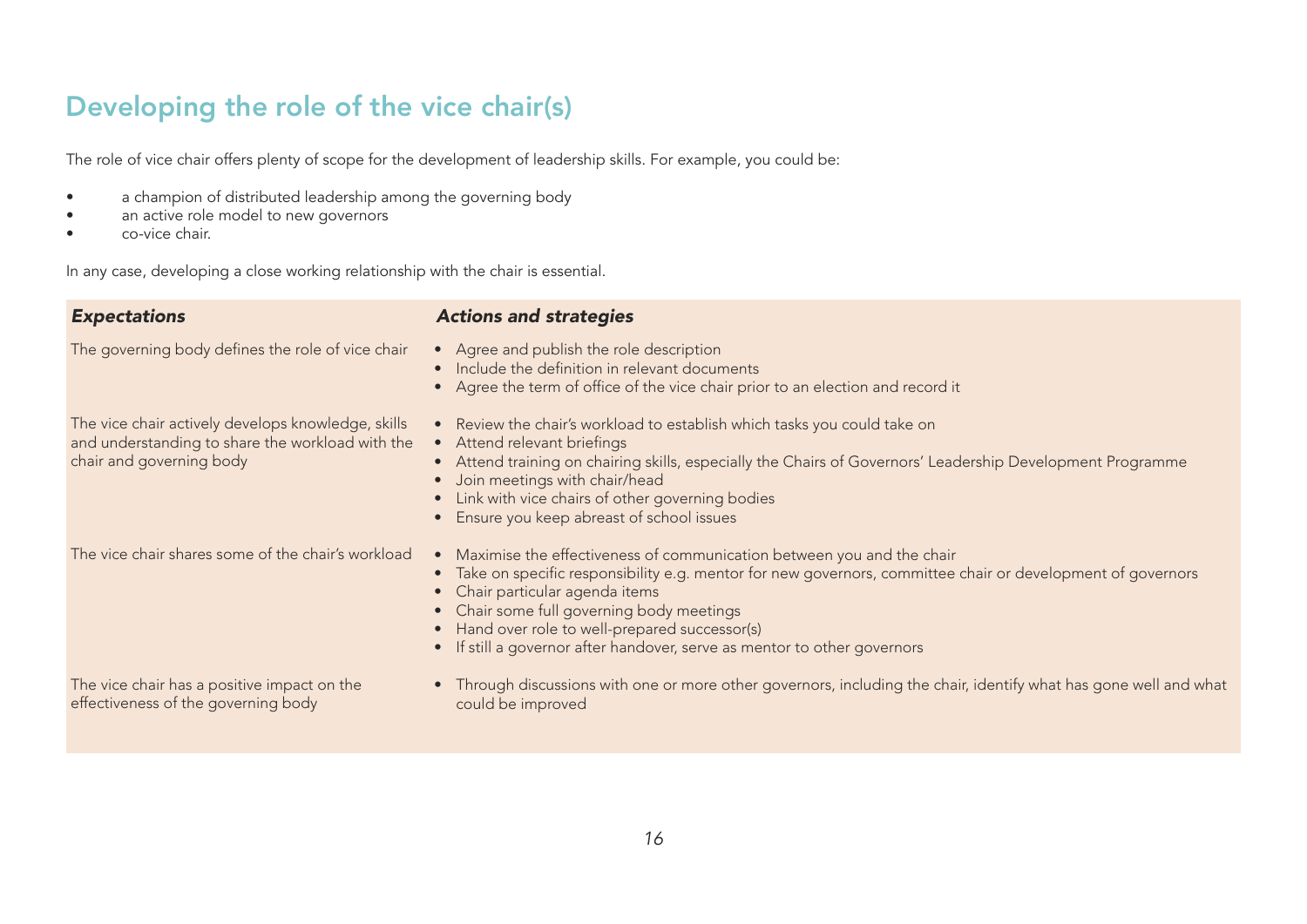# **Being an effective chair of governors**

An effective chair of governors:

- gives a clear lead in organising and evaluating the governing body's work, valuing the contribution of all members and staff
- delegates roles and ensures all governors are fully involved
- works in partnership with the headteacher through regular meetings, providing appropriate support and challenge
- co-operates with other agencies to support school improvement
- operates as the first among equals but actively models and promotes the development of leadership skills
- encourages the development of the vice chair role.

governing body

#### The governing body defines the role of chair

The chair actively develops knowledge, skills and understanding to share the workload with the vice chair(s) and governing body

The chair shares workload with vice chair(s) and delegates tasks and responsibilities to the

#### **Expectations Actions and strategies**

- Agree and publish the role description
- Include the definition in relevant documents
- Agree the term of office of the chair prior to an election and record it
- Attend relevant training, especially, if not undertaken before assuming the role, the Chairs of Governors' Leadership Development Programme
- Keep up to date
- Seek a mentor
- Mentor vice chair(s)
- Share workload with vice chair(s) and other governors
- Network with other chairs
- Contribute, where appropriate, to governance beyond the school (e.g. in localities, federations or clusters; as mentor to chairs in other governing bodies)
- Seek feedback from vice chair(s), headteacher and governors on own performance
- Encourage regular review of the effectiveness of governing body structures and working practices
- Create opportunities for governors to take responsibility and provide/arrange support where necessary/possible
- Encourage governors to contribute at meetings
- Ensure that governors' contributions are recognised and valued
- Develop effective working relationship with clerk and headteacher
- Develop the governing body as a team
- Develop sustainable processes for sharing knowledge and information
- Hand over role to well-prepared successor(s)
- If still a governor after handover, serve as mentor to other governors

| The chair has a positive impact on the effectiveness • | Through discussions with one or more other governors, identify what has gone well and what could be improved |
|--------------------------------------------------------|--------------------------------------------------------------------------------------------------------------|
| of the governing body                                  |                                                                                                              |